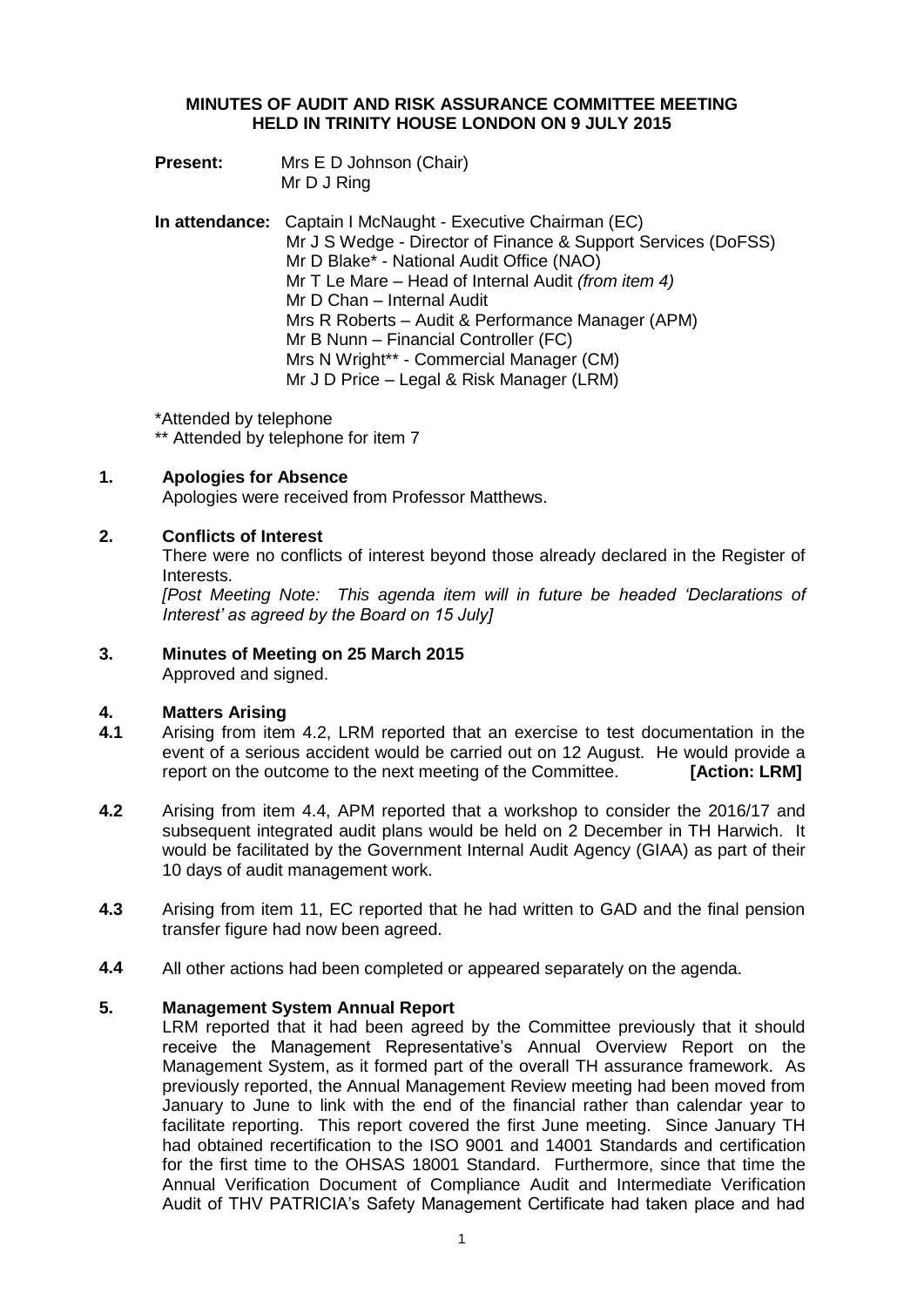resulted in no non-conformities or observations. In addition, the first integrated audit plan had been completed to timetable. The Executive and Senior Managers had concluded at the meeting, based on their review of the Management System, that it remained suitable, adequate and effective and met the requirements of the TH quality standards. The Committee noted the position and congratulated all those involved on a very good outcome.

# **6. HIA Annual Internal Audit Report 2015/16**

Mr Le Mare presented his Internal Audit Annual Report & Opinion. On the basis of the evidence obtained during audits carried out in 2014/15, he was able to provide an overall substantial assurance rating on the adequacy and effectiveness of TH's arrangements for corporate governance, risk management and control processes. There were no significant weaknesses that in his opinion fell within the scope of issues to be reported in the Governance Statement. The audit work performed during the year consistently resulted in substantial opinions, the highest level achievable, with no high priority findings and only one medium priority finding. APM had shared her succession planning and other audit work, which was taken into account in his Annual Report. The Committee noted Mr Le Mare's Annual Opinion accordingly.

# **7. Commercial Fees and Financial Planning Audit**

Mr Chan presented the Audit Report on Commercial Fees and Financial Planning which had resulted in an overall substantial assurance rating. Although not part of a tri-GLA review, a similar audit had been undertaken in respect of CIL and one was scheduled for NLB in 2015/16. The TH audit had resulted in three low priority findings. The first related to the fact that the completion document checklist had not been retained in accordance with the agreed procedure. The issue had since been addressed by Management. Secondly, Management did not perform credit checks on all new customers before entering into a contract to deliver commercial work. The Committee noted that it was proposed that all contracts over £10K except those with public sector bodies would be checked but agreed that all contracts other than those with UK public sector bodies should be checked. **[Action: DoFSS/CM]** 

Mr Chan added that the third finding related to improving the forecast used to set the annual commercial income target. In this connection the Committee noted that TH's primary role was to deliver its statutory functions. Commercial work could only be undertaken if it was not likely to prejudice TH's statutory role and potential contracts were declined for this reason. CM added that targets needed to be realistic and TH was currently forecast to achieve £1.8M in 2015/16 against a target of £2M. It was noted that CM had as an objective for 2015/16 the development of an improved formal forecasting process to generate a realistic target for commercial income from 2016/17 onwards. It had been noted during the audit that TH did not obtain formal customer feedback on their performance in respect of commercial activity. In this connection the Committee noted that the recent stakeholder survey had included commercial customers and the feedback from this group had been very good. CM added that consumer feedback was sought from users of PATRICIA Voyages and Lighthouse visitor centres where feedback was also extremely positive. The Committee noted that there would be a further stakeholder survey in  $2\frac{1}{2}$  years' time and agreed that it should be left to CM to determine whether a survey focussed on commercial customers should be carried out ahead of the next stakeholder survey.

# **8. Health & Safety Audit Report**

Mr Le Mare reported that the Health and Safety Audit had formed part of a tri-GLA review, whereby separate health and safety audits were performed at TH, NLB & CIL. Individual reports had been produced for all three GLAs, in addition to an overall assessment summary of health and safety across the GLAs. TH had a stronger health and safety system based on the evidence sighted and audit work undertaken. The audit of TH had resulted in an overall substantial assurance rating. There had been one medium-level finding and one low-level finding. The medium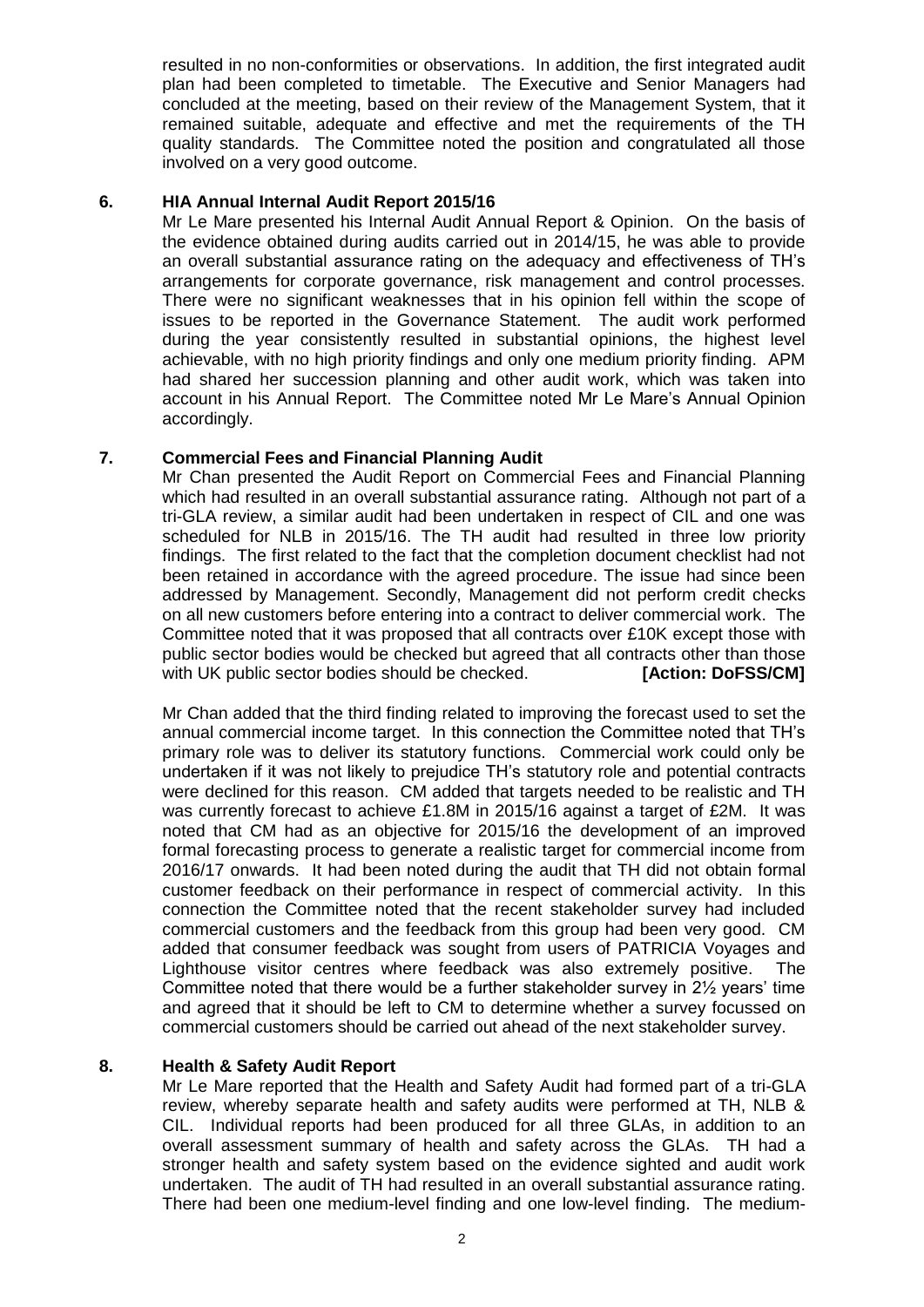level finding related to the fact that the SVS/marine operations generic risk assessment register had been due for review in September 2014 but had not been reviewed since September 2013. This had since been addressed by Management. The low-level finding had related to the fact that one of the job descriptions sampled had not reflected the health and safety responsibilities of the post. All job descriptions were being reviewed to ensure compliance in this regard. The Committee noted the report accordingly.

## **9. Integrated Audit Plan 2015/16 – Progress Report**

APM reported that the Integrated Audit Plan for 2015/16, which had been approved by the Committee out of session, was running to programme. A timetable had been agreed with GIAA for scoping the audits to be undertaken by the Agency.

# **10. Report on Outstanding Audit Recommendations**

APM reported that there were no overdue open non-conformances or potential improvements. The position regarding recommendations arising from audits carried out by Mr Le Mare's team had already been discussed. The corrective actions in response to the four minor non-conformities raised during the ABS renewal audits of ISO 9001/ISO 14001 and the initial audit of OHSAS 18001 were now complete for three of the four minor non-conformities raised. It was anticipated that the remaining non-conformance would be closed out shortly. The next ABS Surveillance Audit would be on 30 September and 1 October and would take place in St Just.

## **11. Statutory Superintendence & Management Role Clarification**

The Committee noted the paper from GIAA clarifying the roles of Inspector of Seamarks and Local Seamarks Auditor in terms of the Superintendence and Management Audit Report.

## **12. Annual Report & Accounts 2014/15**

Mr Nunn presented the Annual Report & Accounts for 2014/15. Key points of note were that total income was down by £7M as a result of lower drawdowns from the GLF principally due to the fact that TH was no longer making cash pension payments. Capital expenditure had also been £1M lower than in 2013/14. Staff costs were up by £2M primarily due to TH now having to make employers' pension contributions on behalf of current employees to the PCSPS. Depreciation was £704K higher as a result of increased asset values leading to increased depreciation. Other expenditure was up by £926K in the main because of a higher level of impairments in 2014/15. Nab Tower and Bardsey Island Lighthouses had had to be impaired as the total cost of the projects had exceeded the Depreciated Replacement Cost of the assets. He then set out how the pension transfer manifested itself in the accounts. Interest payable was £400K in 2014/15 down from £7.2M due to the pension transfer and there being no notional scheme interest to account for in 2014/15. Other comprehensive income showed a surplus of £8.5M due to gains arising from the revaluation of property, plant and equipment. Overall, and due in large part to the pension transfer, there had been a surplus of £186M during the year compared with a deficit in 2013/14 of £12.6M.

Also of note was that there were now a Strategic Report and a Directors' Report, which had previously been combined. Mr Blake added that he had no comments to make on Mr Nunn's report.

The Committee thanked DoFSS and his team for the high standard of their work and, subject to some minor amendments, approved the Annual Report & Accounts for 2014/15 for submission to the Board. **[Action: DoFSS]**

## **13. NAO Report**

Mr Blake opened his report by thanking the Finance Department for their support and co-operation during the audit. TH had presented a high quality first draft of the